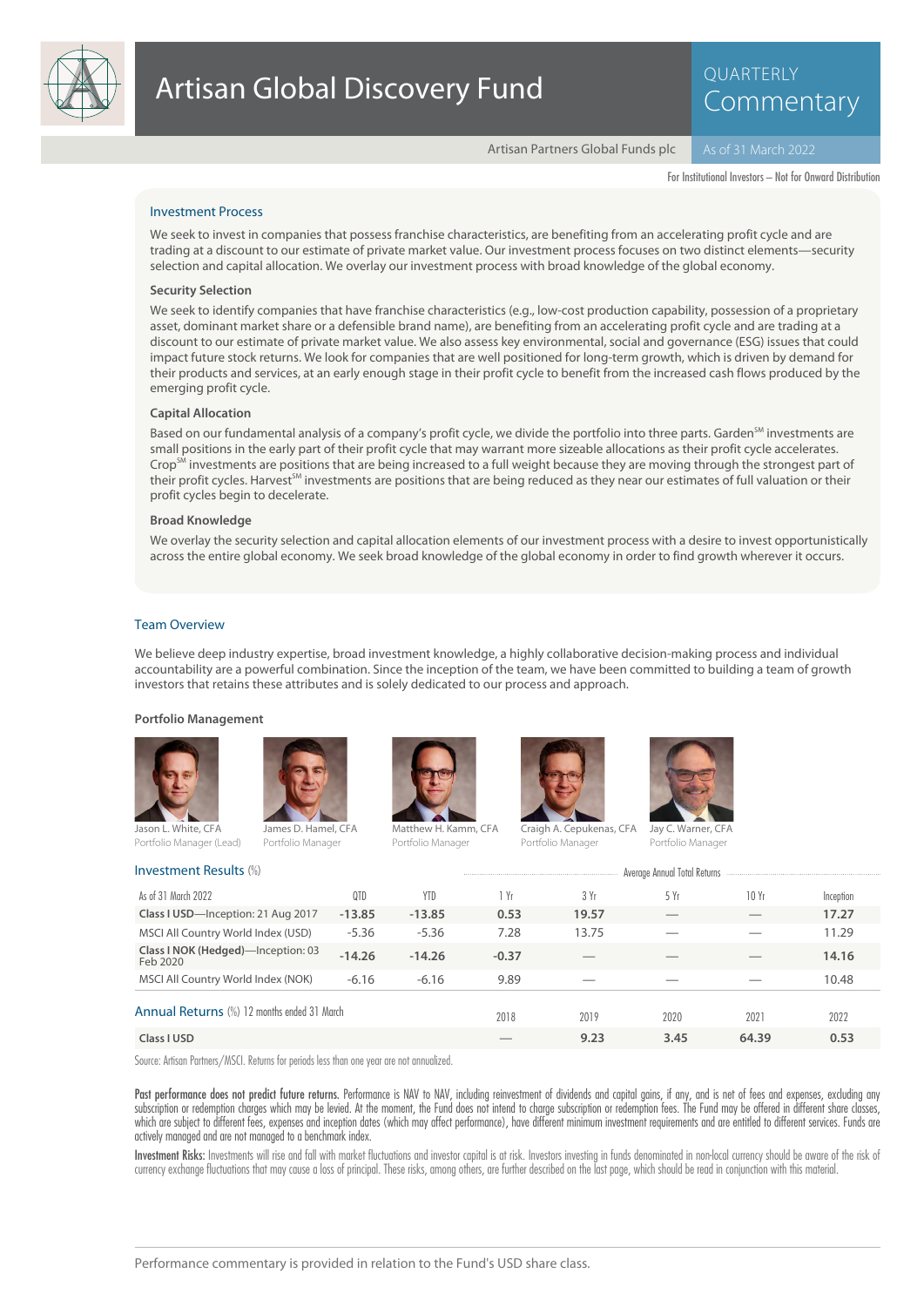

# Quarterly Commentary Artisan Global Discovery Fund<br>As of 31 March 2022

# Investing Environment

The MSCI AC World Index notched a 4.6% quarterly decline in response to the event-filled start to 2022. With inflation readings elevated, the Fed pointing to policy tightening ahead and the outbreak of war between Russia and Ukraine, many market participants positioned for higher interest rates. Companies whose valuations are dependent on profits further into the future (growth companies) underperformed with Internet, information technology and health care innovation among the weakest sectors. Energy stocks moved sharply higher along with spiking commodity prices, while more defensive sectors such as utilities, big pharma and consumer staples outperformed as investors hedged their bets regarding the future direction of global GDP growth.

The late February outbreak of war between Ukraine and Russia is giving the post-Cold War order its greatest test. The US, Europe, Australia and Japan, among other countries, levied varying degrees of sanctions against Russia's economy—blocking Russian banks' access to the SWIFT international payment system, restricting aircraft travel, stymying transactions with the Russian central bank and targeting Russian oligarchs through travel bans and asset freezes, among many others. Not only have the war and these sanctions impacted Russia's equity market directly, but they have also had reverberating effects across the global economy—further stressing global supply chains and contributing to a 39% rise in Brent crude oil's price in Q1.

Energy independence has come to the forefront, particularly in Europe where the continent derives 40% of gas, 27% of oil and 46% of coal from Russia. On March 8, the European Commission outlined structural changes to the European Union's energy strategy and its current and long-term decoupling from Russian energy imports. One solution is a step up in renewable energy development, evidenced by Germany recently increasing installation ambitions for wind (5X by 2027) and solar (4X by 2028).

Inflation readings in the US remain elevated, and the Federal Open Market Committee (FOMC) kicked off what the market believes will be a rate hike cycle. Consumer Price Index accelerated to 8.5% YoY in March, the largest increase since the early 1980s. The FOMC's 25bps rate hike in March is the first since 2018, and the market expects 175bps of increases by year end. Rising prices in energy (oil and gasoline), used cars and trucks, electricity and food were all contributors to YoY inflation in March.

Meanwhile, the rising cost of basic goods is weighing on US consumers' purchasing power (household spending makes up approximately 70% of GDP). In addition to the inflation drivers mentioned above, other notable indicators include a declining personal savings rate (falling from its pandemic peak of ~34% to ~6%) as well as rapidly rising mortgage rates and home prices. The recent 158bps spike in 30-year mortgages over the past 90 days, to 4.95%, is the fastest rise since the early 1990s, and home prices have climbed  $\sim$ 10% and  $\sim$ 19% in each of the last two vears.

#### Performance Discussion

Among our bottom Q1 contributors were Techtronic, Burlington and HubSpot. We continue to believe Techtronic will benefit from consumers increasingly adopting outdoor battery-powered equipment in the periods ahead—approximately 90% of this market is gas powered today, and the company is launching over 80 new products this year. Meanwhile, the company's forethought to build inventory throughout 2021 should enable it to meet consumer demand. Longer term, we believe this high-quality management team is well-positioned to capitalize on the rising popularity of cordless tools by leveraging a network effect to lock in new and existing users within its lithium-ion battery ecosystem. We used Q1's share weakness to add to our position.

Burlington Stores is a leading off-price retailer offering an assortment of apparel, footwear, home, beauty and toys. We began our investment campaign in 2019 as a new management team laid out a credible plan to accelerate top-line growth and close the margin and store-productivity gaps relative to off-price peers Ross and TJ Maxx. Key initiatives include expanding and strengthening its merchant team, improving its ability to purchase inventory items in-season and growing its store footprint through smaller formats. The company has recently faced several setbacks as it works through macro-related headwinds (supply chain constraints, a surge in omicron cases and freight cost pressure). However, it is typical for companies undergoing internal change to face challenges along the way. We continue to believe this management team is noticeably strengthening the company's operations and human capital, which should become more apparent as macro conditions normalize over time. These headwinds also appear more than priced in. Should inflationary pressures persist longer than expected, off-price retailers such as Burlington would likely benefit given their sharp value proposition to consumers.

Despite an expectation for solid growth in 2022 (even against a blockbuster 2021), shares of HubSpot traded lower as investors rotated out of high-growth stocks with elevated multiples. We took advantage of the pullback and added to our position given our optimism the company can sustain strong free cash flow growth, which should support solid long-term investment returns even in a rising rate environment. The tailwind of SMBs digitizing their marketing and sales force functions is strong, and HubSpot's integrated SAAS platform is starting to be adopted by somewhat larger customers within this category. Furthermore, we believe the company has a long runway of cross-sell and up-sell opportunities as it introduces new applications and higher tiers of functionality.

Among our top Q1 contributors were Zynga, Chegg and London Stock Exchange. Zynga is being acquired by Take-Two Interactive at a 64% premium to the prior day's closing share price. We believe a large pipeline of new games should accelerate growth, and Zynga's mobile gaming capabilities should help Take-Two maximize the value of its intellectual property across console and mobile devices. However, we have been harvesting our position in favor of more compelling opportunities in our pipeline.

We discussed Chegg in last quarter's letter after a pattern of steady long-term growth in US subscribers surprisingly came to an end. Despite this, we stuck by the holding given our belief the stock price selloff was overdone given several tailwinds behind this company's profit cycle—international expansion, cross-selling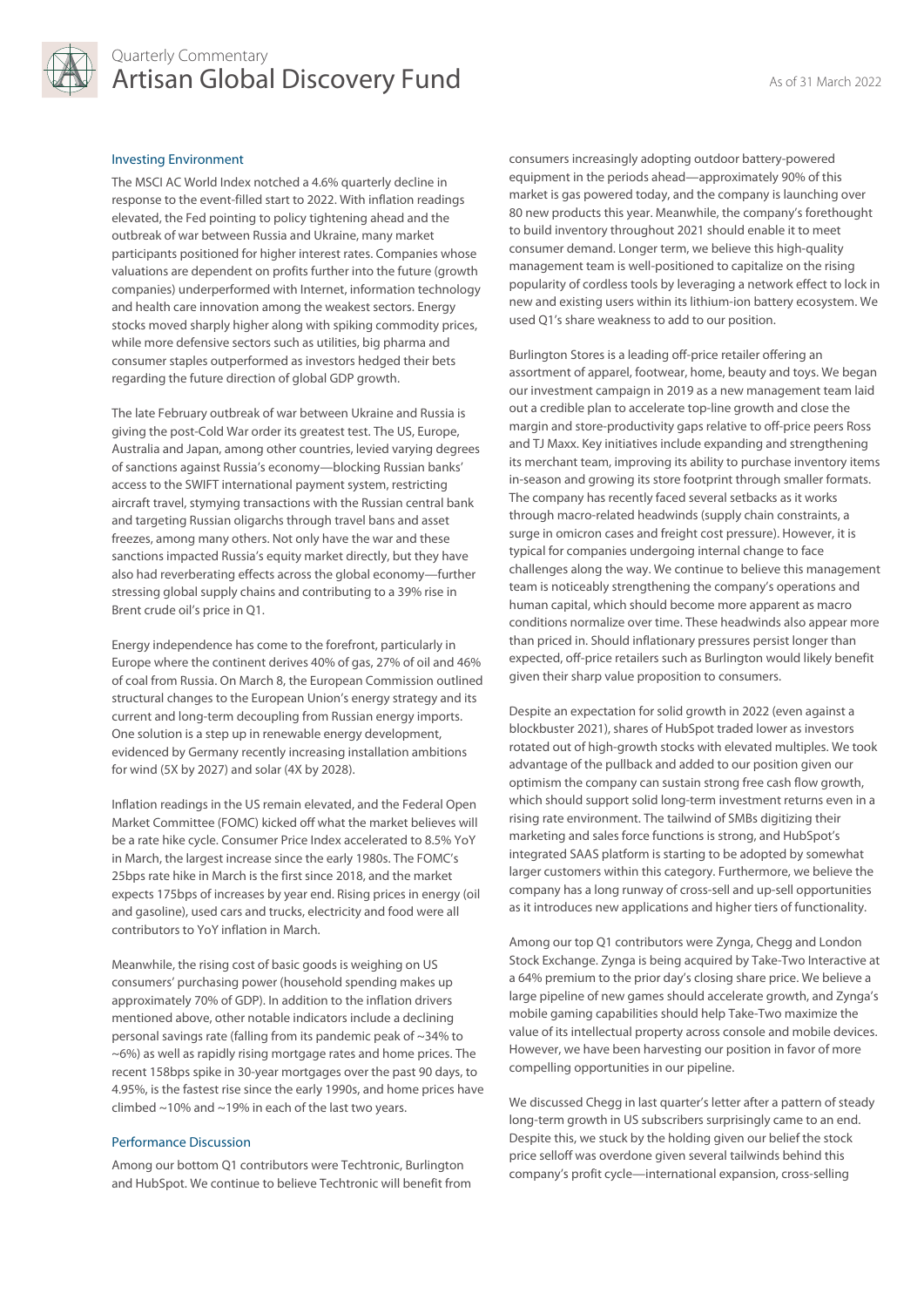existing users, expanding into new areas and longer term changes in higher education (e.g., more remote learning, more focus on student outcomes, pressure on tuition). The company's recently reported Q4 results showed signs of stability and are encouraging. Given our longer term thesis is intact, valuation is attractive, and the balance sheet is solid, we continue to hold this security.

London Stock Exchange is an international market infrastructure and capital markets business. The company acquired Refinitiv, Thomson Reuters' former financial and risk business, in early 2021. After some initial investment spending last year, we expect the cost and revenue synergies from this deal to accelerate over the next couple of years. We added to our position ahead of this expected profit cycle acceleration.

## Portfolio Activity

We used Q1's volatility as an opportunity to tactically upgrade our portfolio. Generally, we exited several positions and reallocated the capital into companies whose profit cycles are more compelling and/or whose valuations are relatively more attractive. We exited Evotec, Veracyte and Lonza in favor of Catalent. We also ended our investment campaigns in Dexcom, Lonza and Hoya to not only initiate Garden<sup>SM</sup> positions in Catalent, CAE and iRhythm, but also to add to our positions in Veeva, Techtronic, CNH Industrial, ON Semiconductor and Argenx as shares of all five companies pulled back during the quarter.

Catalent is one of the largest contract manufacturing suppliers to the pharmaceuticals industry. Drug development is complex, and contract development organizations (CDMOs), such as Catalent, allow pharmaceutical and biotech companies to outsource their drug development and manufacturing needs. This provides several benefits, including reducing or eliminating infrastructure costs, providing access to additional expertise, and enabling pharma and biotech companies to rapidly scale. Given our expectation for persistent strength in the company's biologics business and the longer term potential for gene therapies to emerge as valuable treatment options for patients with certain serious conditions requiring significant help from CDMOs like Catalent—we believe the profit cycle ahead is compelling.

CAE is a global flight simulation and outsourced training company for civil aviation and military aviation. We believe the company is well-positioned for a post-pandemic recovery in airline traffic magnified by a global pilot shortage that's already driving an outsourcing trend. The company also made several acquisitions throughout the pandemic which we believe give it significantly higher earnings power as traffic recovers. Longer term, civil and military pilot training is a steady trend as airlines and militaries seek to reduce hourly training costs and avoid large, fixed investments. A global wave of civil pilot retirements and growing military budgets should provide a further tailwind.

We exited our position in Dexcom as shares neared our PMV estimate, and we reallocated the capital into iRhythm whose profit cycle we believe is at an earlier stage. iRhythm develops and markets the Zio, a small, wearable patch which monitors suspected heartbeat arrhythmias. The technology utilizes a proprietary

algorithm, based on machine learning, capable of detecting multiple classes of arrhythmias from a database of over 4 million patients. The Zio is a significant improvement over the current standard of care, the much more cumbersome and uncomfortable Holter monitor. The growth runway is meaningful as the Holter monitor market (\$2 billion) converts to patch sensors over time. A new CEO, who we became familiar with while he served as the CFO and COO at Dexcom, was recently appointed. We believe he is taking the appropriate steps to spearhead changes to lower the Zio's cost (as he did with Dexcom's G6/G7 CGM), more aggressively push into international markets and explore use cases beyond arrhythmias. In addition, we are encouraged by Centers for Medicare and Medicaid Services' (CMS) recent decision to set reimbursement at \$200 and have seen additional signs CMS and other Medicare administrative contractors are starting to appreciate Zio's value proposition over the Holter monitor.

We brought ON Semiconductor into the Crop<sup>SM</sup> during Q1 given the stock's attractive valuation and our growing conviction in the profit cycle. ON operates across three segments: power solutions, advanced solutions and intelligent sensing. A new management team, which took over toward the end of 2020, is working to turn the company around by rightsizing its manufacturing footprint, exiting more commoditized products and investing in several compelling growth opportunities. When the dust has settled, we expect the portfolio to be more focused on the auto and industrial segments. As auto OEMs incorporate more automated safety technology and car fleets transition from internal combustion engines to battery electric vehicles, ON's image sensors for cars and silicon carbide inverters—which extend EV battery efficiency—will be in high demand. Management's efforts are already bearing fruit as the company recently reported its gross margins rose 1,080bps YoY, prompting it to raise its long-term gross margin target to 49% (from 45%).

We also added to our positions in CNH Industrial and Veeva Systems. CNH is the second-largest global agricultural equipment company (primarily tractors and combines) with leading brands Case IH and New Holland. We believe the company's increased focus on developing precision agriculture and autonomous technology combined with additional internal catalysts—a new CEO who previously led an impressive turnaround at Polaris, greater pricing discipline and improvements to its supply chain efficiency will enable it to narrow its margin gap with competitor John Deere in the periods ahead.

Veeva's shares pulled back during Q1 alongside the broader tech sector and weaker-than-expected earnings guidance for the first half of this year. Calendar year 2022 results are expected to be backhalf weighted. Larger strategic deals in the pipeline are taking longer to close and are driving a weaker-than-expected start to the year. Labor shortages at Veeva and its customers appear to be impacting deal signings and project start timelines. We believe the company can overcome these challenges as the year progresses, with benefits of stronger hiring coming in the second half of the year. We continue to believe the long-term profit cycle runway is attractive, the company's competitive positioning remains strong and its big pharma relationships continue to strengthen.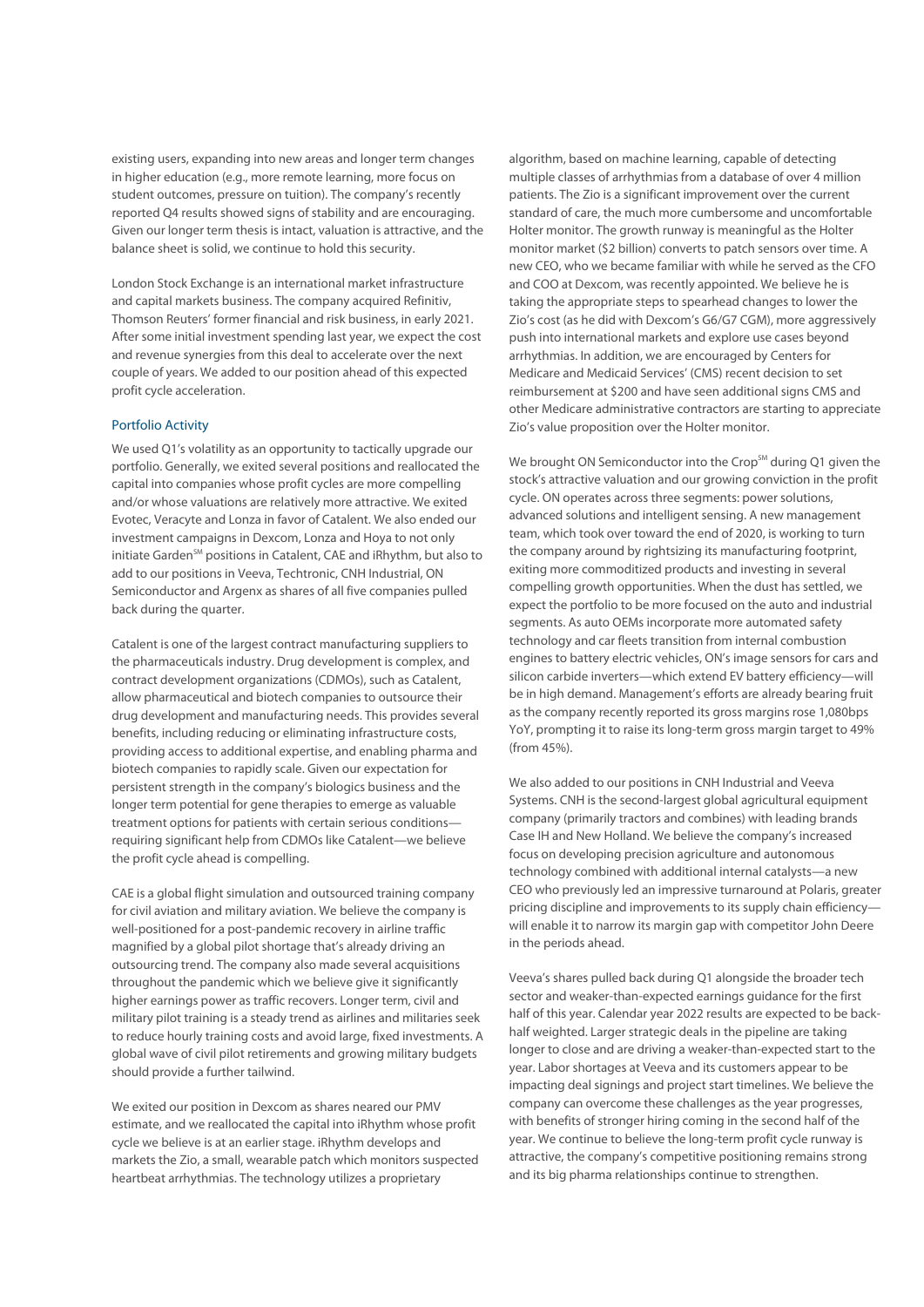# Our ESG Journey

We are proud to share our second annual sustainability report was recently published to our website. In 2021, we completed the third year of our team's ESG journey. In our report, we discussed our two key initiatives, knowledge development and engagement, in detail. Furthermore, we made a concerted effort to provide more insight into how we thought about and engaged with our holdings on three key issues we believe are important to our clients and society: modern slavery within the global supply chain, diversity, equity and inclusion, and environmental sustainability.

We generally use these letters to provide ESG commentary and case studies related to portfolio holdings. This quarter, we thought it might be informative to illustrate how our ESG framework can occasionally lead us to not invest in otherwise interesting new ideas. Our team recently evaluated a US drug distributor whose share price is not only trading at an attractive valuation but also has an early profit cycle underway. The company is using relatively lowgrowth cash flows from its core distribution franchise to fund several newer health care services businesses with strong growth prospects.

A key component of our ESG integration framework is to conduct an Issues that Matter Assessment (ITMA) as part of our research into new investment ideas. In this case, our ITMA was dominated by the company's (along with its peers') historical involvement in the nation's opioid abuse crisis. As analysts, we tend to initially think about this risk through a financial lens. In fact, as we were doing our research, the distributors finalized a (sizeable) monetary settlement with state attorneys general. We felt comfortable the monetary impact of this crisis was knowable and factored it into our PMV assessment. However, our primary focus in assessing this risk from an ESG standpoint was to ensure the company had learned from its missteps, to see evidence it had made the necessary changes (to processes, personnel and culture) and took steps to avoid similar crises in the future. While it took some important steps—growing its compliance department, creating a freestanding compliance board committee and separating the roles of chief legal and chief compliance officers—our interaction with the company did not adequately satisfy our concerns. Leadership changes at the board and executive level were not as widespread as we might have expected, and we didn't observe a strong sense of internal reflection and/or acknowledgement on the company's part that it bore some responsibility for such a tragic public health disaster. While we weren't looking for "perfect" answers to our questions, we wanted assurance the company's culture was evolving for the better.

To be clear, our decision not to invest based on ESG concerns may be proven wrong—assessing corporate culture dynamics from the outside is an imperfect science to be sure, and the opioid crisis will most likely prove to be a "100-year flood" event for the pharmaceutical supply chain. However, our long history following US health care services companies has taught us there are frequent tensions between optimizing profits and serving patients and taxpayers. These issues often appear as grey areas—hence, our interest in assessing how this company's cultural instincts would direct it in future grey-area decisions. Left with insufficient

confidence in how these decisions would be made, we concluded our work and moved on to other new idea research.

## Perspective

In recent quarters—particularly in early 2022—the market has been reacting to some disruptive macroeconomic forces. Inflation has reached levels not seen in decades as pandemic-driven supply chain and labor constraints have left businesses struggling to keep up with pent-up consumer demand. These supply challenges have sadly been further exacerbated by Russia's invasion of Ukraine. The Fed (along with many of its global counterparts) has understandably begun to tighten the money supply to counter these inflationary pressures, leading to a sharp move up in interest rates.

While earnings results for many of our Crop<sup>SM</sup> holdings remain solid (either because they're not overly sensitive to the broader economy or because they have sufficient pricing power to offset rising costs), recent stock performance has been poor due to multiple compression. Investors have repositioned away from more highly valued secular growth stocks toward cheaper securities, especially those benefiting from rising commodity prices and those with recession-resistant characteristics. Essentially, as the cost of capital has risen, investors are putting greater weight on today's profits and less on how much a business can potentially earn five years from now.

It's reasonable to think some of these macro dynamics could represent a new ongoing reality. For several decades, stocks have enjoyed secularly declining interest rates while economic globalization has helped corporate margins expand. Today, interest rates are rising, and "de-globalization" has become a popular buzzword as businesses struggle to adapt to increasing levels of supply chain friction (trade restrictions, shipping bottlenecks, commodity shortages). While the intensity of some of these recent trends may moderate (for example, there remain good arguments why interest rates can rise, but not extraordinarily), we would not be surprised to see lower portfolio returns for a period of time relative to the 20% annualized net return achieved over the past three years.

With that said, and with a difficult start to 2022 fresh in our minds, we still see the ability to outperform the market over reasonable periods of time. In the short term, we face a challenging environment for our process, as markets rapidly reposition away from high-quality secular growth stocks toward lower multiple securities. While commodity-sensitive stocks as well as perceived defensive industries such as utilities, consumer staples and big pharma have relative momentum in this market, we think it's getting a bit late for investors to reposition into those areas. For one, commodity price-driven profit cycles tend to be derailed as economic activity slows (a likely consequence of today's macro forces). While more staple-like businesses tend to resist such slowdowns, after their recent outperformance, we consider their valuations stretched relative to profit growth that does not seem to be accelerating. Meanwhile, secular growth stock valuations have come down noticeably on both absolute and relative terms. As profit cycle trends in our larger Crop<sup>SM</sup> holdings remain solid, we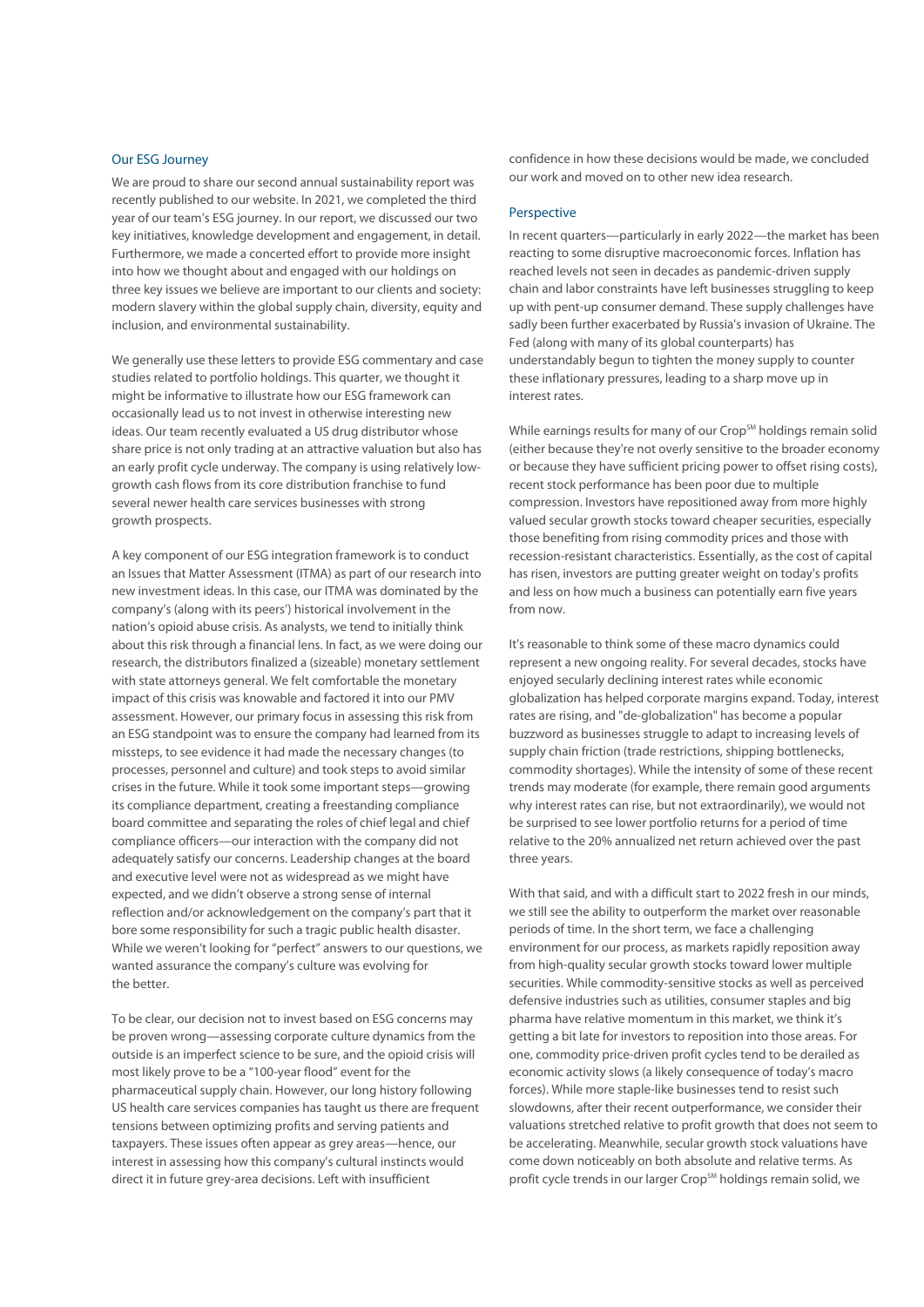foresee a day when these securities will be viewed as increasingly attractive as higher interest rates and global trade disruption likely take a toll on GDP growth.

Our team has experienced similar periods of short-term headwinds in the past, and by consistently following our process we have rebounded to deliver outperformance over full market cycles. As is always the case during periods of volatility, we have been opportunistically adding to several of our highest conviction holdings, including those mentioned earlier in this letter, while also introducing several attractive franchises into the Garden<sup>SM</sup>. As always, we consider our longer time horizon (made possible by the trust and patience of our clients) to be one of our team's most important assets.

# ARTISAN CANVAS

Timely insights and updates from our investment teams and firm leadership Visit www.artisancanvas.com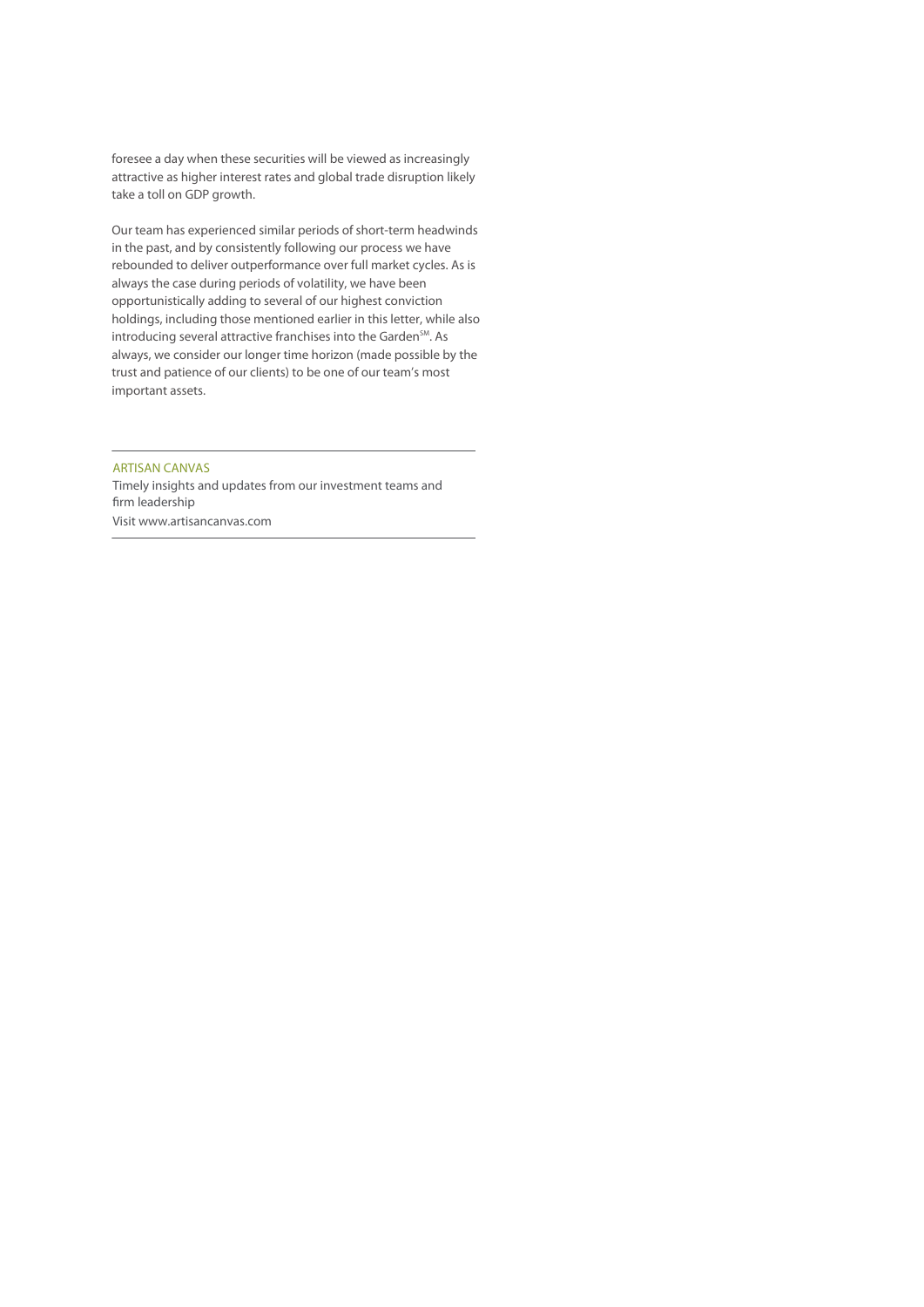## **For more information:** Visit www.artisanpartners.com

Current and future portfolio holdinas are subiect to risk. International investments involve special risks, includina currency fluctuation, lower liquidity, different accountina methods and economic and political systems, higher transaction costs. These risks typically are greater in emerging markets. Securities of small- and medium-sized companies tend to have a shorter history of operations, be more volatile and less liquid and may have underperformed securities of large companies during some periods. Growth securities may underperform other asset types during a given period. Investments will rise and fall with market fluctuations and investor capital is risk. The costs associated with this fund will impact your return over time. These risks, among others, are further described in the Fund Documents.

### This is a marketing communication. Further fund details, including risks, fees and expenses, and other information, such as ESG practices, are set out in the current Prospectus, Supplements, Key Investor Information Documents (KIIDs) and other documentation (collectively, the Fund Documents), which can be obtained by calling +44 (0) 207 766 7130 or visiting www.apgfunds-docs.com. Please refer to the Fund Documents and consider all of a fund's characteristics before making any final investment decisions.

This summary represents the views of the portfolio managers as of 31 Mar 2022. Those views may change, and the Fund disclaims any obligation to advise investors of such changes. Portfolio holdings are displayed in the cont marketing the fund shares and not the marketing of underlying portfolio securities. For the purpose of determining the Fund's holdings, securities of the same issuer are aggregated to determine the weight in the Fund. The mentioned above comprise the following percentages of the Fund's total net assets as of 31 Mar 2022: Veeva Systems Inc 3.7%, Techtronic Industries Co Ltd 3.3%, Catalent Inc 2.3%, CNH Industrial NV 2.2%, HubSpot Inc 2.2%, Zynga Inc 1.9%, London Stock Exchange Group PLC 1.8%, ON Semiconductor Corp 1.7%, Argenx SE 1.7%, Burlington Stores Inc 1.5%, Chegg Inc 0.9%, iRhythm Technologies Inc 0.4%. Securities named in the Commentary, but not listed here are not held in the Fund as of the date of this report. Portfolio holdings are subject to change without notice and are not intended as recommendations of individual securities.

Attribution is used to evaluate the investment management decisions which affected the portfolio's performance when compared to a benchmark index. Attribution is not exact, but should be considered an approximation of the contribution of each of the factors considered.

MSCI All Country World Index measures the performance of developed and emerging markets. The index(es) are unmanaged; include net reinvested dividends; do not reflect fees or expenses; and are not available for direct inve

MSCI makes no express or implied warranties or representations and shall have no liability whatsoever with respect to any MSCI data contained herein. The MSCI data may not be further redistributed or used to create indices products. This report is not approved or produced by MSCI.

The Global Industry Classification Standard (GICS®) is the exclusive intellectual property of MSCI Inc. (MSCI) and Standard & Poor's Financial Services, LLC (S&P). Neither MSCI, S&P, their affiliates, nor any of their thir ("GICS Parties") makes any representations or warranties express or implied with respect to GICS or the results to be obtained by the use thereof and expressly disclaim all warranties including warranties of accuracy compl merchantability and fitness for a particular purpose. The GICS Parties shall not have any liability for any direct, indirect, special, punitive, consequential or any other damages (including lost profits) even if notified

Portfolio statistics are obtained from various data sources and intended to provide a general view of the portfolio, or Index, at a point in time. Artisan Partners excludes outliers when calculating portfolio characteristi from a related security to calculate statistics if information is unavailable for a particular security.

Our capital allocation process is designed to build position size according to our conviction. Portfolio holdings develop through three stages: Garden<sup>SM</sup>, Crop<sup>SM</sup> and Harvest<sup>SM</sup>. Garden<sup>SM</sup> investments are situations wh right, but there is not clear evidence that the profit cycle has taken hold, so positions are small. Crop<sup>sm</sup> investments are holdings where we have gained conviction in the company's profit cycle, so positions are larger. investments are holdings that have exceeded our estimate of intrinsic value or holdings where there is a deceleration in the company's profit cycle. Harvest® investments are generally being reduced or sold from the portfol

Private Market Value is an estimate of the value of a company if divisions were each independent and established their own market stock prices. Free Cash Flow is a measure of financial performance calculated as operating c minus capital expenditures.

This material is provided for informational purposes without regard to your particular investment needs and shall not be construed as investment or tax advice on which you may rely for your investment decisions. Investors their financial and tax adviser before making investments in order to determine the appropriateness of any investment product discussed herein. In no event shall Artisan Partners have any liability for direct, indirect, sp punitive, consequential (including, without limitation, lost profits) losses or any other damages resulting from the use of this material.

Artisan Partners Limited Partnership (APLP) is an investment adviser registered with the U.S. Securities and Exchange Commission (SEC). Artisan Partners UK LLP (APUK) is authorized and regulated by the Financial Conduct Au is a registered investment adviser with the SEC. APEL Financial Distribution Services Limited (AP Europe) is authorized and regulated by the Central Bank of Ireland. APLP, APUK and AP Europe are collectively, with their pa and affiliates, referred to as Artisan Partners herein. Artisan Partners is not registered, authorised or eligible for an exemption from registration in all jurisdictions. Therefore, services described herein may not be av jurisdictions. This material does not constitute an offer or solicitation where such actions are not authorised or lawful, and in some cases may only be provided at the initiative of the prospect. Further limitations on th products or services described herein may be imposed.

APLP is the investment manager of Artisan Partners Global Funds Plc (APGF), an umbrella type open-ended investment company with variable capital having segregated liability between its sub-funds, incorporated with limited authorized in Ireland by the Central Bank of Ireland as an Undertaking for Collective Investments in Transferable Securities (UCITS) under registration number 485593. APUK and AP Europe are the distributors for APGF. This not intended for use within the US or with any US persons. The Fund shares described herein are not and will not be, registered under the US Securities Act of 1933 and may not be sold to or for the benefit of any US person

This material is only intended for investors which meet qualifications as institutional investors as defined in the applicable jurisdiction where this material is received, which includes only Professional Clients or Eligi defined by the Markets in Financial Instruments Directive (MiFID) where this material is issued by APUK or AP Europe. This material is not for use by retail investors and may not be reproduced or distributed without Artisa permission.

In the United Kingdom, issued by APUK, 25 St. James's St., Floor 3, London SW1A 1HA, registered in England and Wales (LLP No. OC351201). Registered office: Reading Bridge House, Floor 4, George St., Reading, Berkshire RG1 8LS. In Ireland, issued by AP Europe, Fitzwilliam Hall, Fitzwilliam Pl, Ste. 202, Dublin 2, D02 T292. Registered office: 70 Sir John Rogerson's Quay, Dublin 2, D02 R296 (Company No. 637966).

Australia: This material is directed at wholesale clients only and is not intended for, or to be relied upon by, private individuals or retail investors. Artisan Partners Australia Pty Ltd is a representative of APLP (ARBN APUK (ARBN 603 522 649). APLP and APUK are respectively regulated under US and UK laws which differ from Australian laws and are exempt from the requirement to hold an Australian financial services license under the Austra Corporations Act 2001 in respect to financial services provided in Australia. No cooling-off regime applies to an acquisition of the interests in any funds managed by Artisan Partners described herein. Austria: The shares and in each Fund's prospectus and the related documents have not and may not be offered or sold, directly or indirectly, to the public in the Republic of Austria. Each Fund's prospectus has not been and will not be submitt Oesterreichische Kontrollbank Aktiengsellschaft and has not been prepared in accordance with the Austrian Capital Markets Act (Kapitalmarktgesetz) or the Austrian Investment Funds Act (Investmentfondsgesetz). Each is there prospectus pursuant to the Capital Markets Act or the Investment Funds Act. Brazil: Shares in the Fund may not be offered or sold to the public in Brazil. Accordinaly, the Fund shares have not been nor will be registered w Brazilian Securities Commission - CVM nor have they been submitted to the foreaoing gaency for goproval. Documents relating to the Fund shares, as well as the information contained therein, may not be supplied to the publi as the offering is not a public offering of securities in Brazil, nor used in connection with any offer for subscription or sale of securities to the public in Brazil. Canada: This material is distributed in Canada by APLP Distributors LLC, which conducts activities in Canada under exemptions from the dealer, portfolio manager and investment fund manager registration requirements of applicable Canadian securities laws. This material does not an offer of services in circumstances where such exemptions are not available. APLP advisory services are available only to investors that qualify as "permitted clients" under applicable Canadian securities laws. Investmen securities of Funds managed and distributed by APLP and/or Artisan Partners Distributors LLC may only be made by eligible private placement purchasers that qualify as "accredited investors" and "permitted clients" under ap Canadian securities laws and pursuant to Canadian private placement offering documents, which are available upon request. This material is not, and under no circumstances should it be construed as, a private placement offe document, advertisement or public offering of securities in Canada. No securities commission or similar authority in Canada has reviewed this material or in any way passed upon the merits of any securities referenced herei representation to the contrary is an offence. Chile: Esta oferta privada se acoge a las disposiciones de la norma de carácter general nº 336 de la superintendencia de valores y seguros, hoy comisión para el mercado financi oferta versa sobre valores no inscritos en el registro de valores o en el registro de valores extranjeros que lleva la comisión para el mercado financiero, por lo que tales valores no están sujetos a la fiscalización de és valores no inscritos no existe la obligación por parte del emisor de entregar en Chile información pública respecto de los valores sobre los que versa esta oferta: estos valores no podrán ser obieto de oferta pública mient inscritos en el registro de valores correspondiente. Bailiwick of Guernsey: This material is only being, and may only be, made available in or from within the Bailiwick of Guernsey to persons licensed under the Protection Law, 1987, the Banking Supervision Law, 1994, the Regulation of Fiduciaries, Administration Businesses and Company Directors, etc. Law, 2000 or the Insurance Managers and Insurance Intermediaries Law, 2002. Hong Kong: This material has not been registered by the Registrar of Companies in Hong Kong. The Fund is a collective investment scheme as defined in the Securities and Futures Ordinance of Hong Kong (the "Ordinance") but has not been aut by the Securities and Futures Commission pursuant to the Ordinance. Accordingly, the shares may only be offered or sold in Hong Kong to persons who are "professional investors" as defined in the Ordinance and any rules mad the Ordinance or in circumstances which are permitted under the Companies (Winding Up and Miscellaneous Provisions) Ordinance of Hong Kong and the Ordinance. In addition, this material may not be issued or possessed for the purposes of issue, whether in Hong Kong or elsewhere, and the shares may not be disposed of to any person unless such person is outside Hong Kong, such person is a "professional investor" as defined in the Ordinance and an made under the Ordinance or as otherwise may be permitted by the Ordinance. Israel: This material has not been approved by the Israel Securities Authority and will only be distributed to Israeli residents in a manner that